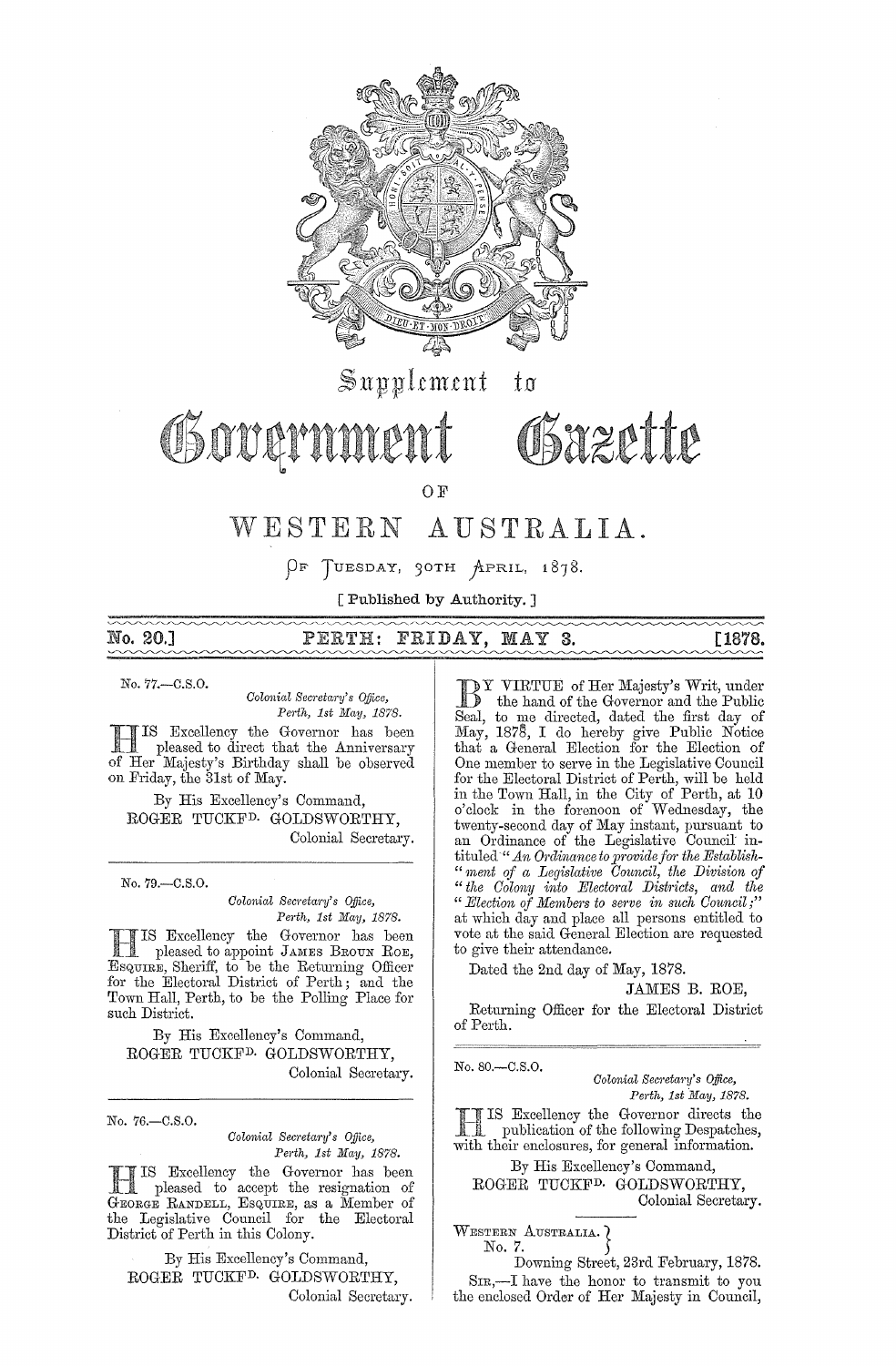assenting to a reserved Bill of the Legislature of Western Australia, entitled "An Act to " legalise the Marriage of a Man with the Sister of his Deceased Wife," a transcript of which accompanied Sir William Robinson's Despatch No. 93, of the 23rd of August last.

#### I have, &c.,

#### M. E. HICKS-BEACH.

Governor Sir H. St. George Ord, K.C.M.G., C.B., &c., &c., &c.

#### AT THE COURT AT OSBORNE HOUSE, ISLE OF WIGHT,

The 4th day of February, 1878. PRESENT,

#### THE QUEEN'S MOST EXCELLENT MAJESTY LORD PRESIDENT LORD PRIVY SEAL

SIR MICHAEL EDWARD HICKS-BEACH, BART. SIR THOMAS MYDDELTON-BIDDULPH

WHEREAS by an Act passed in the fifth and<br>
sixth years of Her Majesty's reign, entitled<br>
"An Act for the Government of New South Wales<br>
and Van Dieman's Land," it is amongst other things<br>
enacted, that no Bill which shall shall signify, either by speech or message to the Legislative Council of the said Colony, or by Procla-<br>mation as therein aforesaid, that such Bill has been laid before Her Majesty in Council, and that Her<br>Majesty has been pleased to assent to the same:<br>And whereas by another Act passed in the thirteenth<br>and fourteenth years of Her Majesty's reign, entitled<br>"An Act for the bet things that the provisions of the said former Act<br>concerning the reservation of Bills for the signifi-<br>cation of Her Majesty's pleasure thereon should<br>apply to and be in force in the Colony of Western<br>Australia after the e Colony has been established under the said last-<br>mentioned Act: And whereas the Governor of the<br>said Colony of Western Australia, on the 6th day of<br>August 1877, reserved a certain Bill passed by the<br>said Legislative Counci

NOW, THEREFORE, Her Majesty, in pursuance of the said Acts, ancl in exercise of the powers thereby reserved to Her as aforesaid, doth by this present Order, by and with the advice of Hell. Majesty's Privy Council, declare Her assent to the said Bill.

And the Right Honorable Sir Michael Edward<br>Hicks-Beach, one of Her Majesty's Principal Eicks-Beach, one of Her Majesty's Principal<br>Secretaries of State, is to give the necessary directions herein accordingly.

C. L. PEEL.

#### WESTERN AUSTRALIA. No. 6. )

Downing Street, 23rd February, 1878.

SIR,-I have the honor to transmit to you the enclosed Order of Her Majesty in Council, directing that "The Extradition Act, Western "Australia, 1877," a transcript of which accompanied Sir W. Robinson's Despatch No. 93 of the 23rd of August last, shall have effect in that Colony without modification or alteration, as if it were part of" The Extradition Act, 1870.'

#### I have, &c.,

#### M. E. HICKS-BEACH.

Governor Sir H. St. George Ord, K.C.M.G., C.B., &c., &c., &c.

#### AT THE COURT AT OSBORNE HOUSE. ISLE OF WIGHT.

#### The 4th day of February, 1878.

#### PRESENT,

THE QUEEN'S MOST EXCELLENT MAJESTY LORD PRESIDENT

LORD PRIVY SEAL

SIR MICHAEL EDWARD HICKS-BEACH, BART. SIR THOMAS MYDDELTON-BIDDULPH

WHEREAS by Section 18 of "The Extradition Act, 1870," it is among other things enacted, that if by any law made after the passing of the said Act by the Legislature of any British Possession, provision is made for carrying

- Suspend the operation within any such British Possession of the said Act, or of any part<br>thereof, so far as it relates to such Foreign State, and so long as such law continues in force there and no longer:
- Or direct that such law or ordinance or any part<br>thereof shall have effect in such British<br>Possession, with or without modifications and alterations, as if it were part of the Act:

And whereas by an Act enacted by the Legislature<br>of Western Australia, the short title of which is,<br>"The Extradition Act, Western Australia, 1877," it<br>is provided that "all powers vested in and acts<br>"authorised or require " Magistrate in relation to the Surrender of " Criminals under the said Acts: "

And whereas it is further provided hy the said Act that the said Act shall not come into operation until Her Majesty shall by Order in Council direct that<br>the said Act shall have effect within the Colony as if<br>it were part of "The Extradition Act, 1870," but<br>that the said Act shall thereafter come into operation as soon as such Order in Council shall have been publicly made known in the Colony.

NOW, THEREFORE, Her Majesty, in pursuance<br>of "The Extradition Act, 1870," and in exercise of<br>the power in that behalf in the said Act contained,<br>doth, by this present Order, by and with the advice<br>of Her Majesty's Privy Co

And the Right Honorable Sir Michael Edward<br>Hicks-Beach, one of Her Majesty's Principal<br>Secretaries of State, is to give the necessary Hicks-Beach, one of Her Maje<br>Secretaries of State, is to give<br>directions herein accordingly.

C. L. PEEL.

No. 81.-C.S.0.

*Colonial SeCl'etal'Y's O.Dice,*  Perth, 2nd May, 1878.

HIS Excellency the Governor directs the publication of the following Circular Despatch, with enclosures, for general information.

By His Excellency' Command, ROGER TUCKFD. GOLDSWORTHY, Colonial Secretary.

#### CIRCULAR.

#### Downing Street, 21st Jauuary, 1878.

SIR,-The Italian Government having represented that the Authorities in New Zealand refused to assist in the apprehension of Deserters from Italian Merchant Vessels, in accordance with the terms of the Order in Council of 11th June, 1863, extending the provisions of the Foreign Deserters Act, 1852, to the Kingdom of Italy, I caused inquiries to be instituted into the matter, and it was found that the Order in question, and all others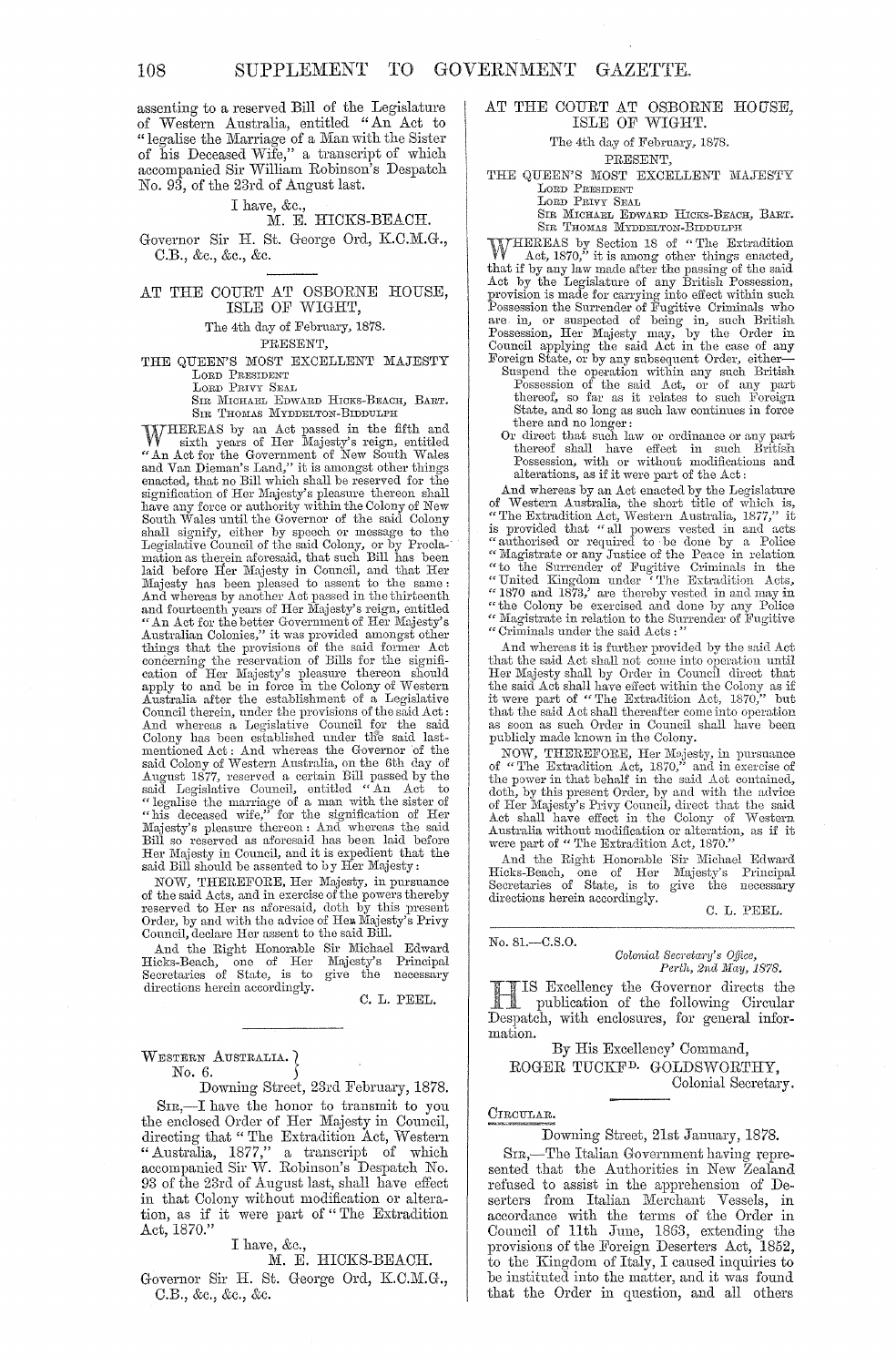passed under this Act previous to the year 1865, of which a list is given in the margin. were not brought under the notice of this Department at the time of their being passed,<br>and consequently have never been communicated to the Colonies.

As these Orders affect the whole of Her Majesty's Dominions, and as it is of importance that the Colonies should therefore be in<br>possession of them, I have now obtained copies, and transmit a set herewith for your information, and for publication in the Colony under your Government.

verlandent, Morald Norway, Russia, Austria, \*1852, Peru, Sweden and Norway, Russia, 1854, Meanwark, Oldenburg, 1854, Mealenburg, Schwerin, Netherlands, Handels, 1957, Chili,<br>1855, Belgium, 1970, Theory, Trance, 1855, Belgi

## I have, &c.,

CARNARVON. The Officer Administering the

Government of Western Australia.

AT THE COURT AT OSBORNE HOUSE, ISLE OF WIGHT, The 18th day of August, 1852.

The 18th day of America,<br>The 18th day of America, PRESENT, THE QUEEN'S MOST EXCELLENT MAJESTY IN COUNCIL, WAT THEREAS by "The Frocign Deserters Act, 1852," it is Majesty that due facilities are or will be given for recove

state conductions and qualifications, it any, as may be decemed<br>expedient.<br>Such computed that the fact it and whereas it has<br>the beam of the prior for recovering and<br>pyrchending seamen who descrit from British merchant sh

C. C. GREVILLE.

 $\begin{tabular}{ll} Similar Order~in~ Council,~ated~16th~Oct.,~1852,~cstrending~the~provisions~of~the~Poroign~Desorters'~Act.,~1852,~to~Austria~and~Hanse Tovens. \end{tabular}$ 

Similar Order in Council, dated 13th June, 1853, extending the provisions of the Foreign Descriers' Act, 1852, to Grand Duchy of Oldenburg.

Similar Order in Council, dated 9th March, 1854, extending the provisions of the Foreign Deserters' Act, 1852, to Grand Duchy of Mecklenburg-Schwerin.

Similar Order in Council, dated 9th March, 1854, extending the provisions of the Foreign Deserters' Act, 1852, to Netherlands.

Similar Order in Council, dated *Sth* June, 1854, extending the provisions of the Foreign Deserters' Act, 1852, to Hanover.

Similar Order in Council, dated 3rd July, 1854, extending the provisions of the Foreign Deserters' Act, 1852, to France.

AT THE COURT AT WINDSOR, The 16th day of October, 1852.<br>PRESENT,

THE QUEEN'S MOST EXCELLENT MAJESTY

IN COUNCILL IVIDENCIAL IN COUNCILL IN COUNCILL INTO THE INTERTAIR by the "Foreign Deserters Act, 1852," it is  $\mathbb M$  provided that whenever it is made to appear to Her Majesty that due facilities are or will be given for

carried on board their respective ships, and may limit the operation of such Order, and may render the operation thereof subject to such conditions and qualifications, if any, as may be deemed expedient:

subject to such conditions and qualifications, if any, as may be<br>denoted capedient:<br>And whereas it hath been made to appear to Her Majesty<br>that due facilities have been or will be given for recovering and<br>pyrchending seam

WM. L. BATHURST.

Similar Order in Council, dated 13th June, 1853, extending the provisions of the Foreign Deserters' Act, 1852, to Denmark.

AT THE COURT AT WINDSOR.<br>The Sth day of February, 1855.

The Sth day of February, 1855.<br>
PRESENT, PRESENT, THE QUEEN'S MOST EXCELLENT MAJESTY<br>
IN COUNCIL.<br>
We provided, that whenever it is made to appear to FRESENT.<br>
We provided, that whenever it is made to appear to Fermion ap deemed expedient.

deemed expedient.<br>And whereas it hath been made to appear to Her Majesty,<br>that due facilities will be given for recovering and apprehending<br>seamen (not being Belgian subjects) who desert from British<br>Merchant Ships in the

King of the Eelgians :<br>
NOW, THEREFORE, Her Majesty, by virtue of the powers<br>
vested in Her by the said "Foreign Deserters Act, 1852," and<br>
vested in Her by the said "Foreign Deserters Act, 1852," and<br>
by and with the adv

And the Right Honourable the Lords Commissioners of Her Majesty's Treasury, and the Commissioners for the affairs of India, are to give the necessary directions herein accordingly. WM. L. BATHURST.

Similar Order in Council dated 6th May, 1857, extending the provisions of the Foreign Deserters' Act, 1852, to Morocco and Fez.

 $\begin{tabular}{p{3.5cm}} \hline \textbf{Similar Order in Council, dated 23rd January, 1860, extending the  
provisions of the Foreign Deserters' Act, 1852, to Spain. \end{tabular}$ 

Similar Order in Council, dated 27th August, 1860, extending the provisions of the Foreign Deserters' Act, 1852, to Nicaragua.

 $\label{eq:1} Similar~Order~in~Count,~data~27th~August,~1860,~extending~the~provisions~of~the~Foreign~Deserters'~Act,~1852,~to~Russia.$ 

 $\label{eq:1} Similar~Order~in~Count,~data~11th~June,~1863,~extending~the~pro~visions~of~the~Forcign~Deserters'~Act,~1852,~to~Salvador.$ 

AT THE COURT AT OSBORNE HOUSE, ISLE OF WIGHT, The 28th day of July, 1856. PRESENT,

THE QUEEN'S MOST EXCELLENT MAJESTY<br>
FREERAS by the "PROUNCILLENT MAJESTY<br>
IN COUNCILLENT IN COUNCILE.<br>
THE REREAS by the "Proceign Deserters Act, 1852," it is<br>
majesty that due to alle to appear to Her May a Majesty that